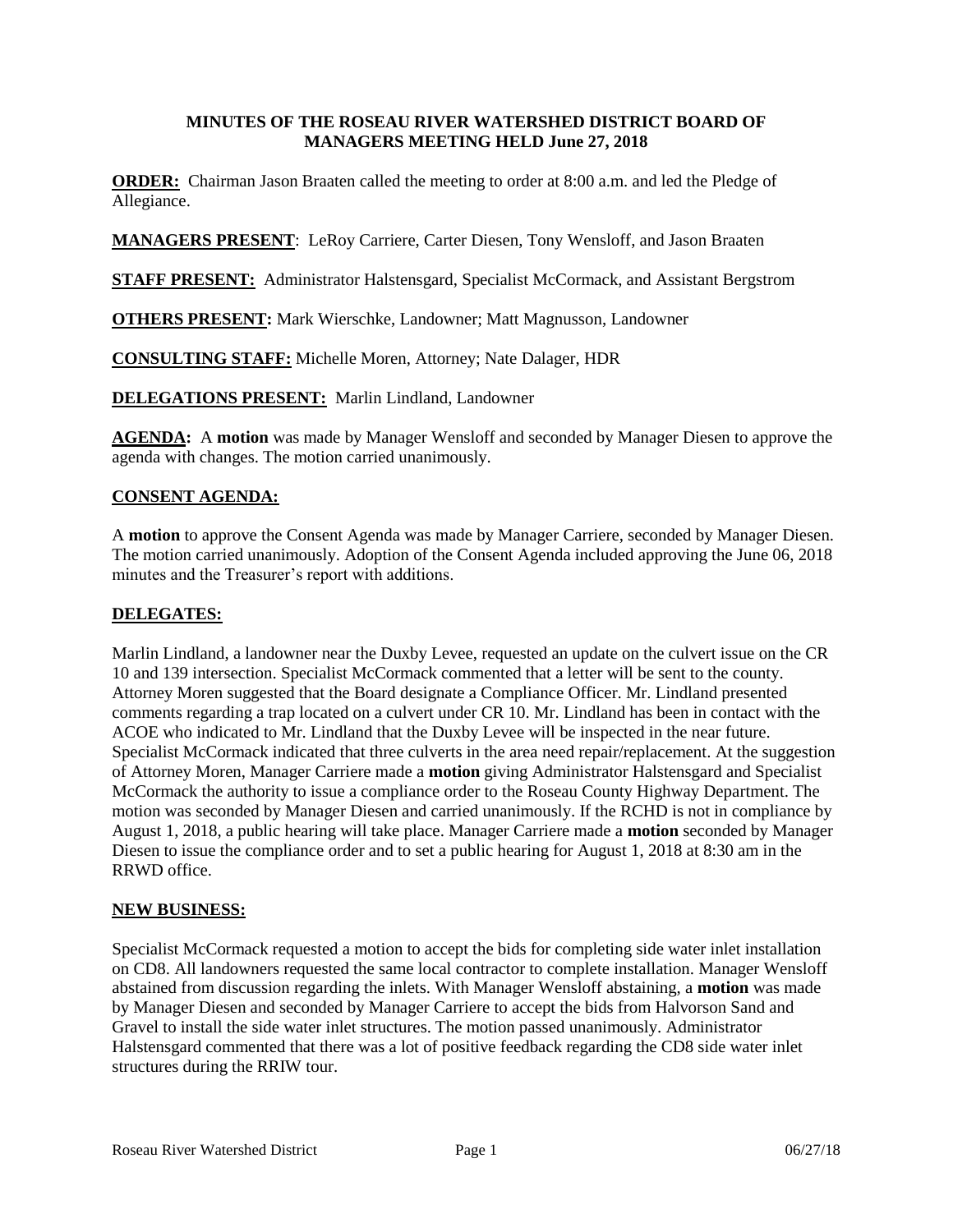The Board was presented with the Draft 2017 Audit from Brady Martz. Manager Wensloff made a **motion** to accept the audit. The motion was seconded by Manager Diesen and passed unanimously.

The Board discussed weed control efforts near Hay Creek. Discussion about mowing and ideal timing and location of cutting with possible spraying took place. Mowing will take place earlier in the season and from the outside of the levee inward.

An Other Waters Resolution was presented as an addendum to the RRWD Overall Plan. It is required by law. A **motion** was made by Manager Carrier to accept the resolution as presented. After a second by Manager Diesen, the motion passed unanimously.

The Roseau River Watershed District applied for a MPCA grant for River Watch which requires a board resolution to participate. A **motion** to accept the resolution was made by Manager Wensloff and seconded by Manager Carriere. The motion carried unanimously.

The District is in the process of completing a required Buffer Ordinance. The Board was presented with an update to the ordinance along with recommendations from BWSR. There was discussion regarding compliance tracking. A hearing will be scheduled for September.

## **OLD BUSINESS:**

Administrator Halstensgard updated the Board on the progress of the remodel and completion date. The Board authorized Administrator Halstensgard to discontinue electric and gas service at the old office location as soon as possible. A **motion** to pay the June invoice for Brinkman Construction in the amount of \$3728.22 was made by Manager Wensloff and seconded by Manager Carriere. The motion passed unanimously.

Chairman Braaten updated the Board on the Launch Party. Those who participated felt it was very successful and exceeded expectations. There is interest in having a similar event next year.

RRWD will have a booth at the Roseau County Fair with some information on projects and the River Trail.

### **PERMITS:**

Application for permit #18-05 (Comstock) to replace two culverts in  $250<sup>th</sup>$  Street in section 18/19 of Falun Township and ditch cleaning up and downstream of the road was submitted to the RRWD. The culvert size was determined by the area hydrologist and will require a public waters permit as well. A **motion** to approve the culvert portion of the permit application was made by Manager Carriere and seconded by Manager Diesen. The motion passed unanimously. Ditch cleaning was not approved.

Application for permit #18-09 (Erickson) to install a crossing in the south ROW of CSAH 16, section 12 Ross Township, to provide field access was submitted to the RRWD. The applicant will coordinate installation efforts with RCHD and the Township prior to installation. A **motion** to approve permit #18- 09 was made by Manager Carriere, seconded by Manager Diesen, and passed unanimously. **PROJECT UPDATES:**

Roseau Lake:

● Engineer Dalager and Administrator Halstensgard updated the Board on the three remaining alternatives for the project. The Board had questions regarding elevations, the restriction, and the island.